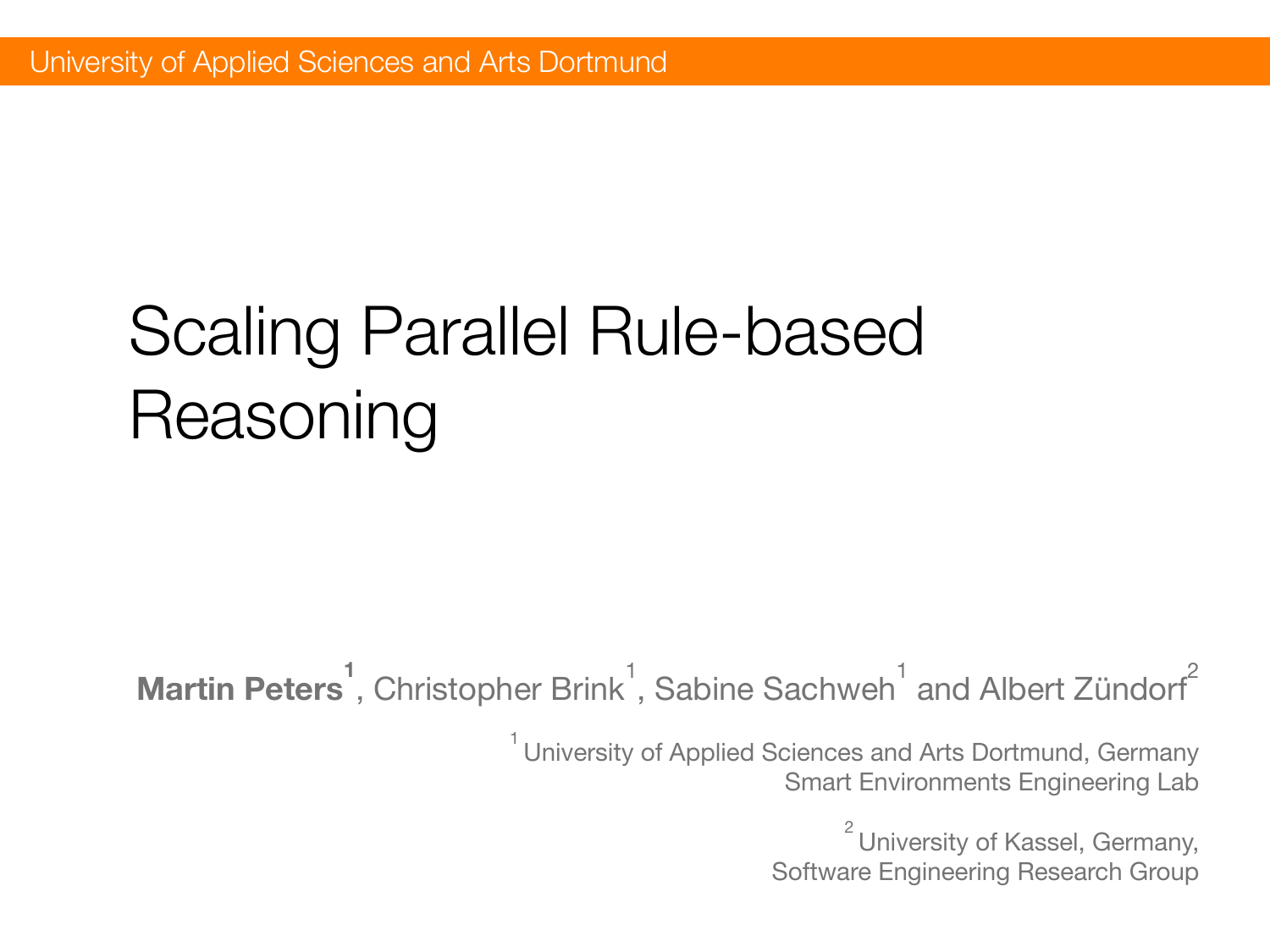## **Motivation**

- Reasoning is one key feature when using ontologies
- Reasoning means to create new knowledge by inferring facts that are implicitly given by the existing data
- The ontology language, that defines which triples should be inferred, can often be described in a rule-based way
	- ‣ ρdf (subset of RDFS)
	- ‣ RDFS
	- ‣ pD\* (also known as OWL-Horst)
- Application specific rule-sets are also possible
- But: reasoning can still be a very time consuming task, depending on
	- ‣ the dataset
	- ‣ the used ontology language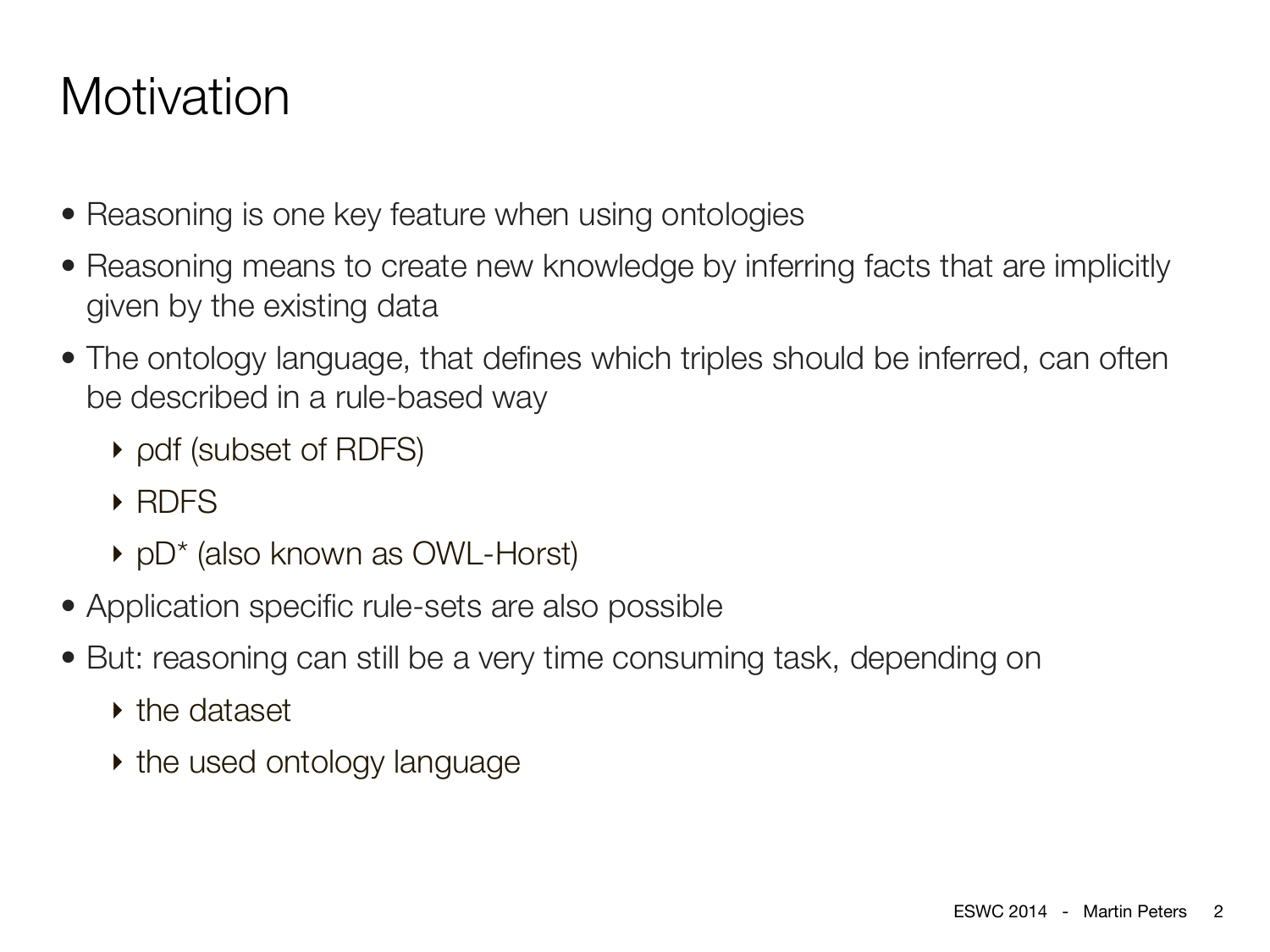### Previous work

#### • **[PBSZ13]: Rule-based Reasoning on Massively Parallel Hardware**

Martin Peters, Christopher Brink, Sabine Sachweh, Albert Zündorf 9th International Workshop on Scalable Semantic Web Knowledge Base Systems @ ISWC 2013, October 2013, Sydney, Australia

‣ a RETE-based forward chaining reasoner implementation that runs on a GPU



- ‣ allows to define the rules that shall be applied in a simple rule-file
- ‣ shows good performance for RDFS and OWL-Horst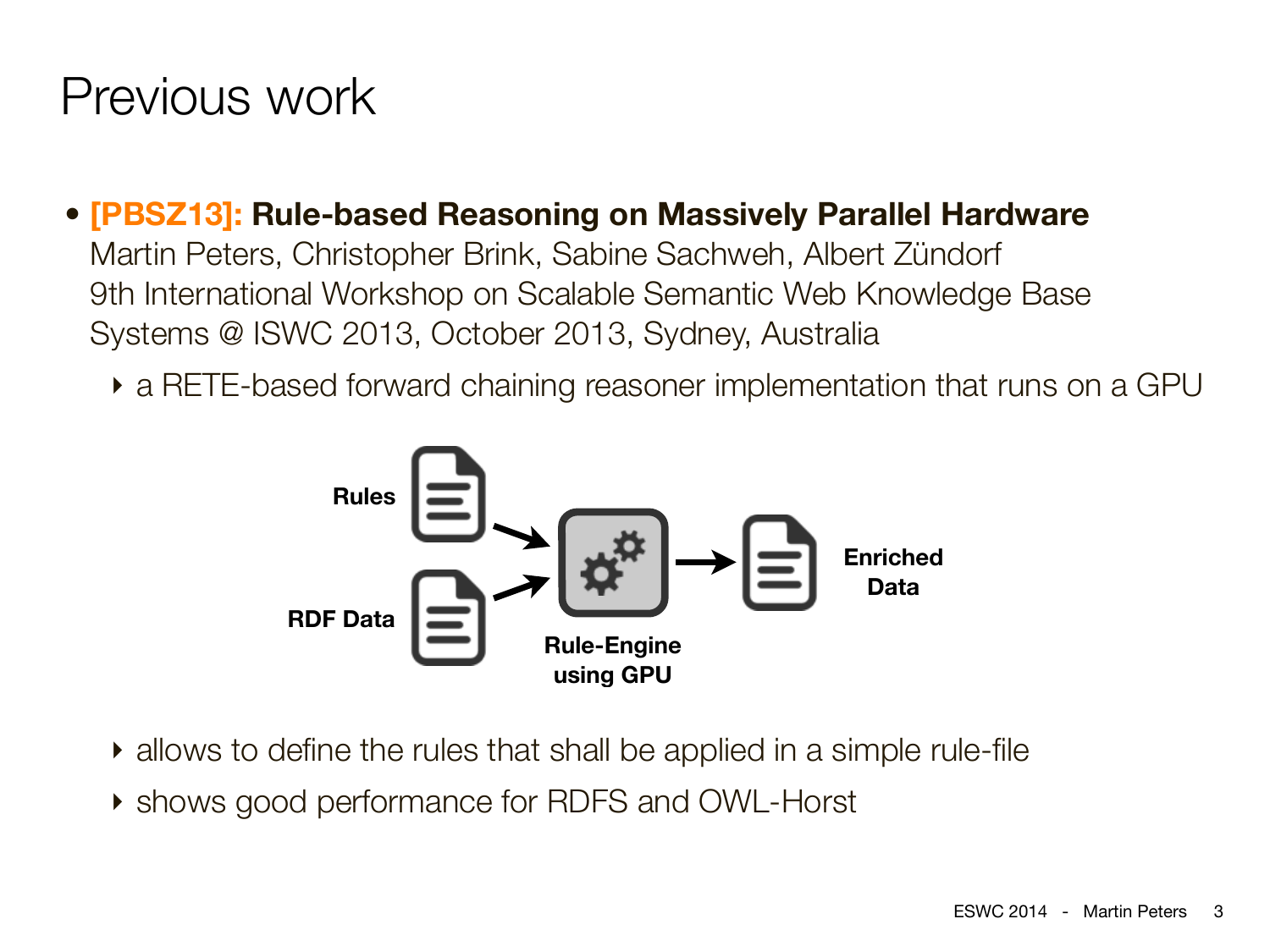### Previous work Limitations

- limited size of processable input data
	- ‣ semantic data (dictionary encoded) of one RETE processing-step had to be loaded into the main memory of the GPU
	- ‣ total size of processable input data was limited by the size of the onboard memory of the used GPU
- only one GPU could be used
	- ‣ not scaleable in terms of using multiple GPUs
- for some rule-sets rule firing was one of the most time consuming tasks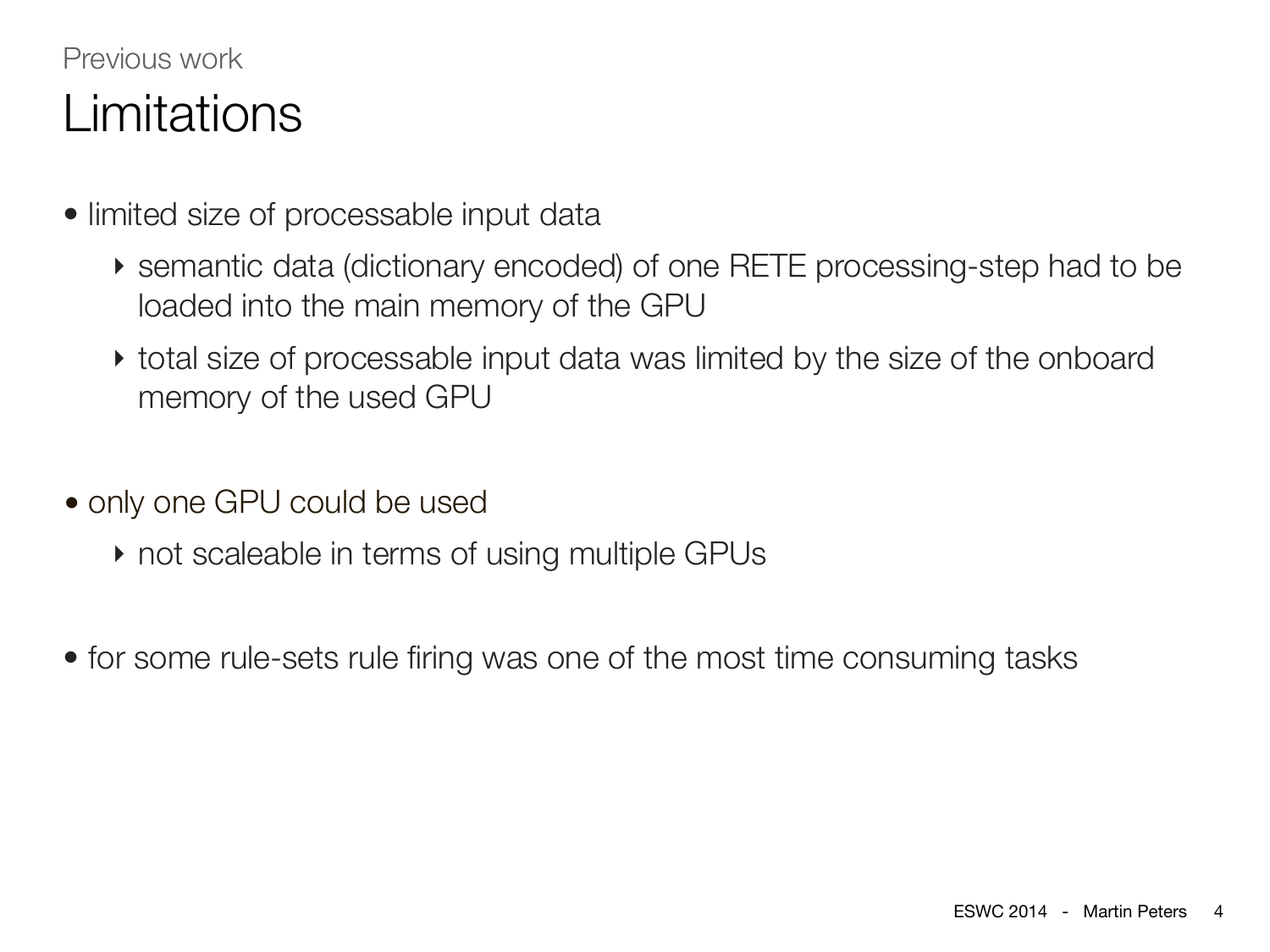#### Previous work

### How to overcome these limitations?

- Introducing workload partitioning:
	- ‣ computational load is partitioned into smaller chunks
	- ‣ each chunk can be processed independently
	- ‣ they can be distributed to multiple GPUs
	- ‣ these chunks can be sized with respect to a target device (GPU)
- Parallelizing the rule-firing
	- ‣ new triples are derived on the GPU
	- ‣ concept for reducing invalid triples (like duplicates) is introduced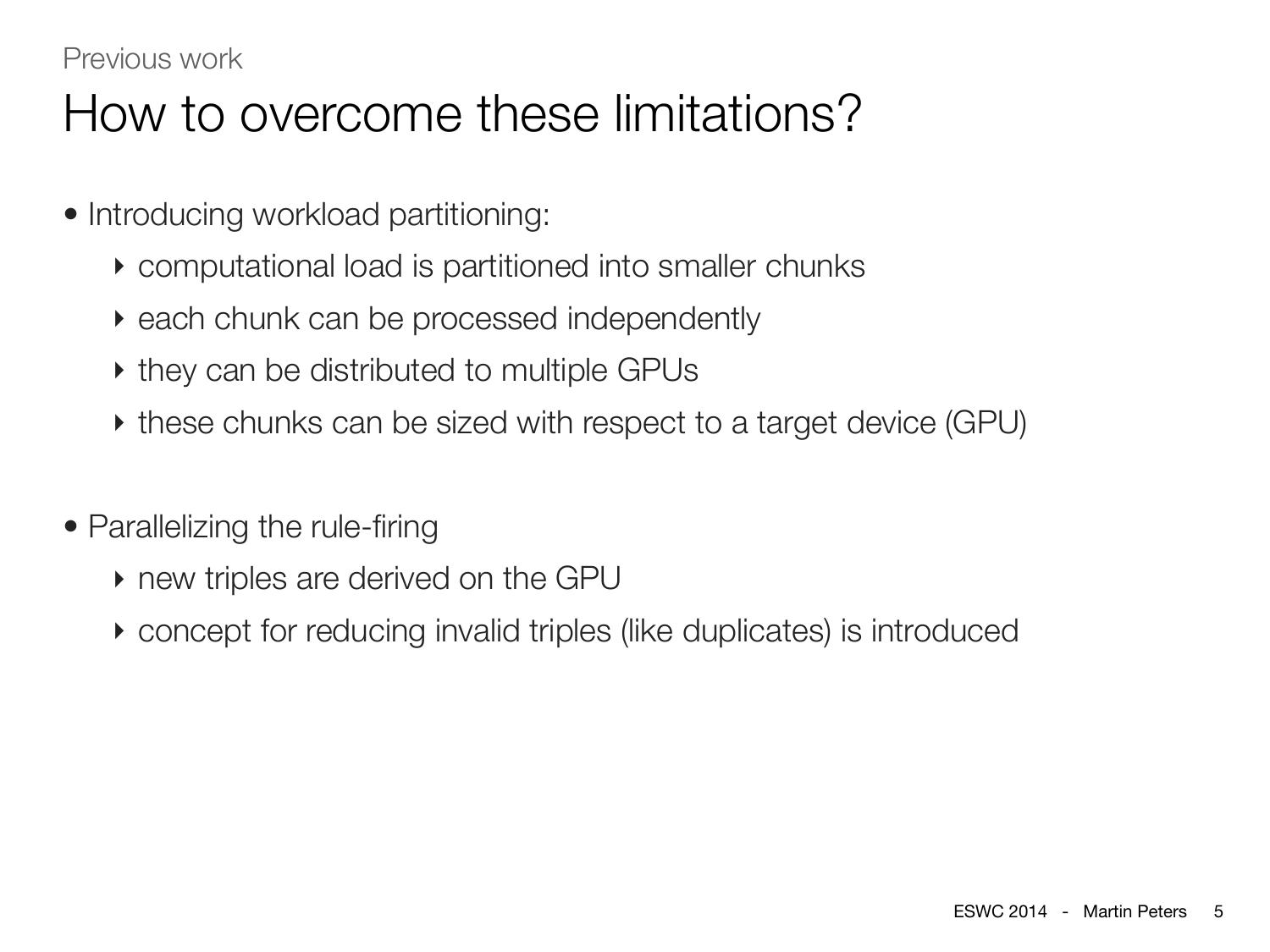Basic RETE algorithm (from [PBSZ13]) The RETE network

R1:  $(?x ?p ?y) \rightarrow (?p rdf:type rdf:Property)$ 

R2:  $(?x ?p ?y)$   $(?p rdfs:domain ?c) \rightarrow (?x rdf:type ?c)$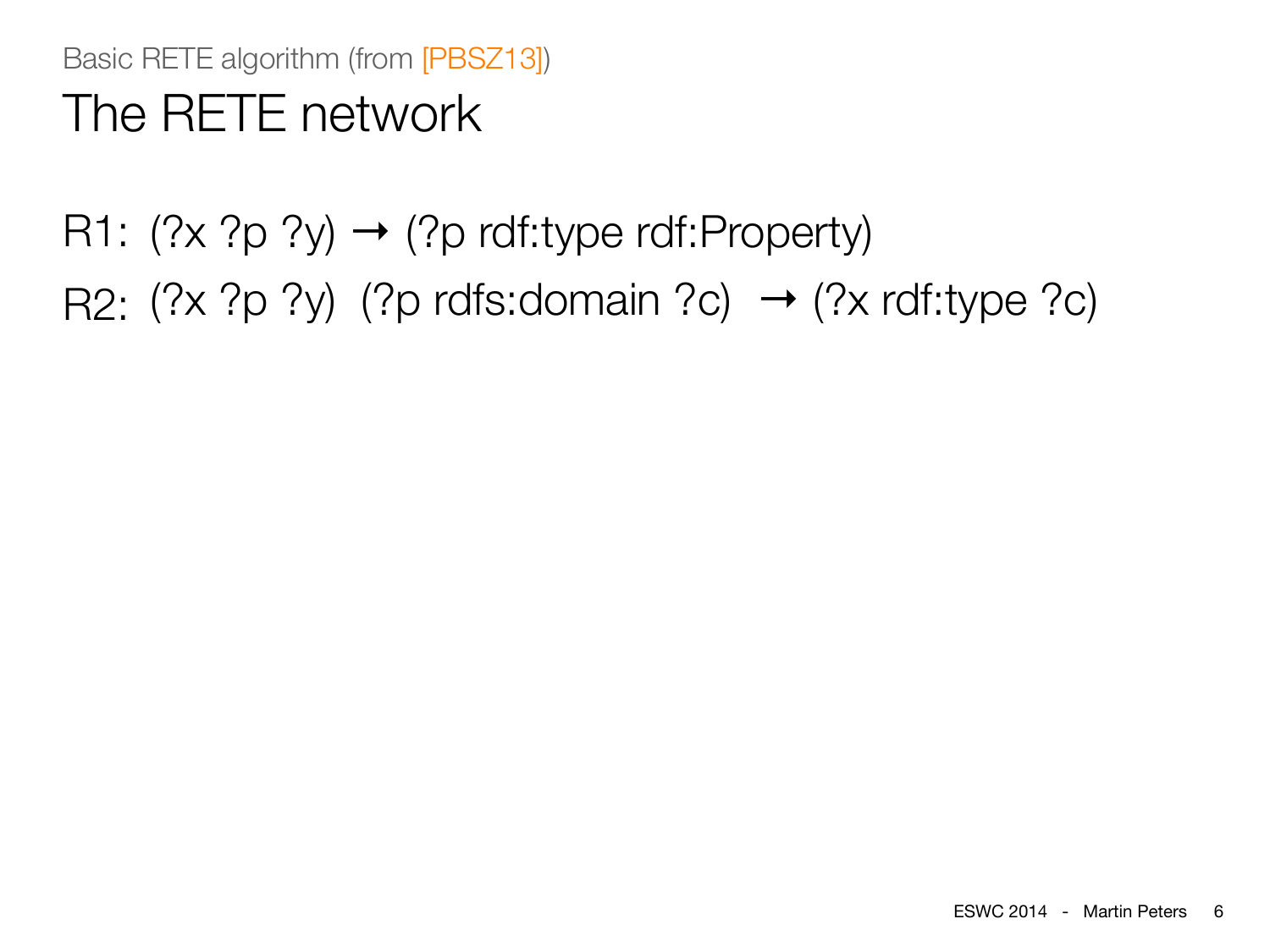### The RETE network

# $R1: \left| (? \times ? \rho ? y) \right| \rightarrow (? \rho \text{ rdf:type rdf:Property})$ R2:  $(?x ?p ?y)$  (?p rdfs:domain ?c)  $\rightarrow$  (?x rdf:type ?c) α1

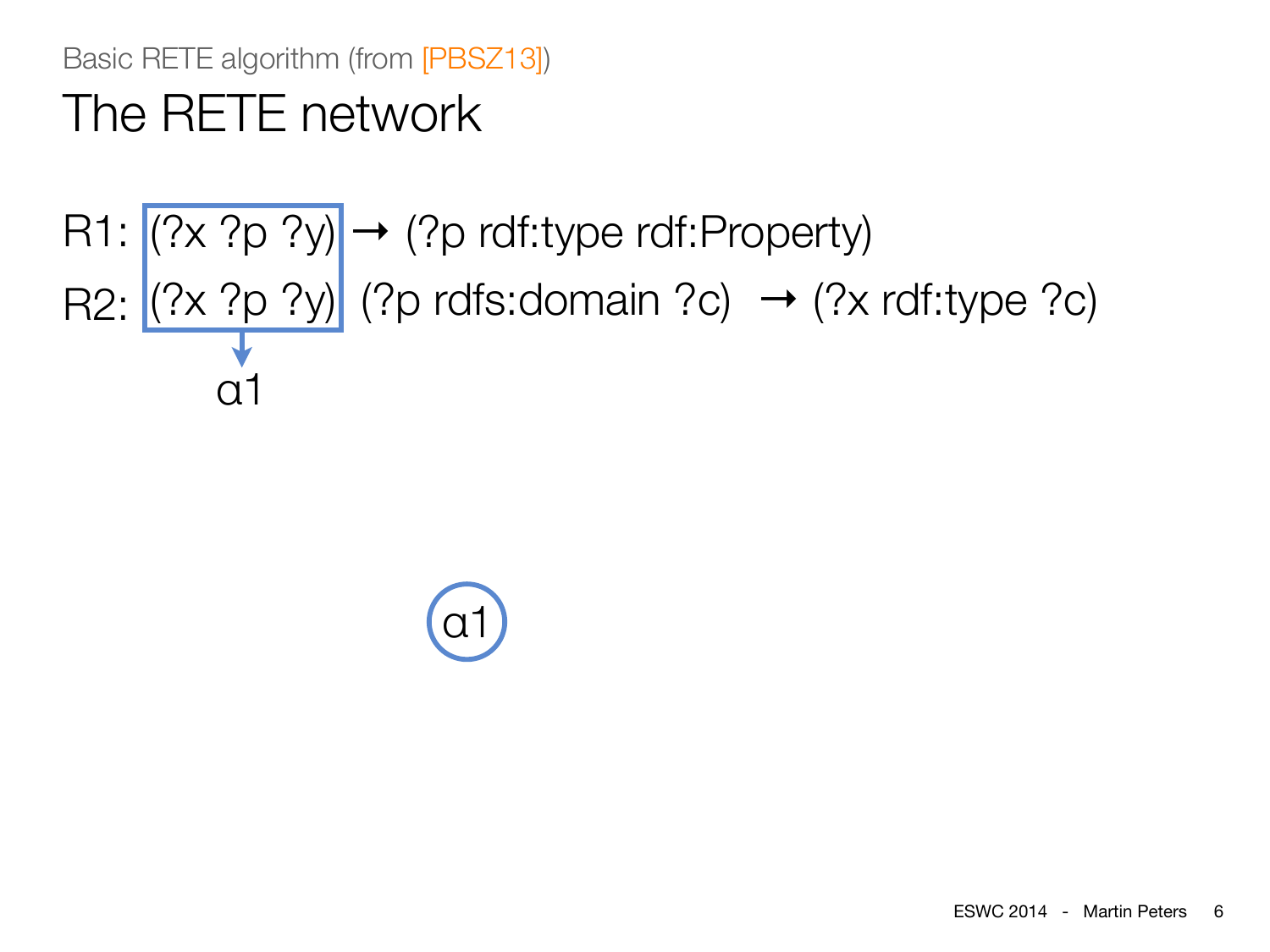### The RETE network

# $R1: \left| (? \times ? \rho ? y) \right| \rightarrow (? \rho \text{ rdf:type rdf:Property})$ R2:  $(?x ?p ?y)$  (?p rdfs:domain ?c)  $\rightarrow$  (?x rdf:type ?c) α1 α2

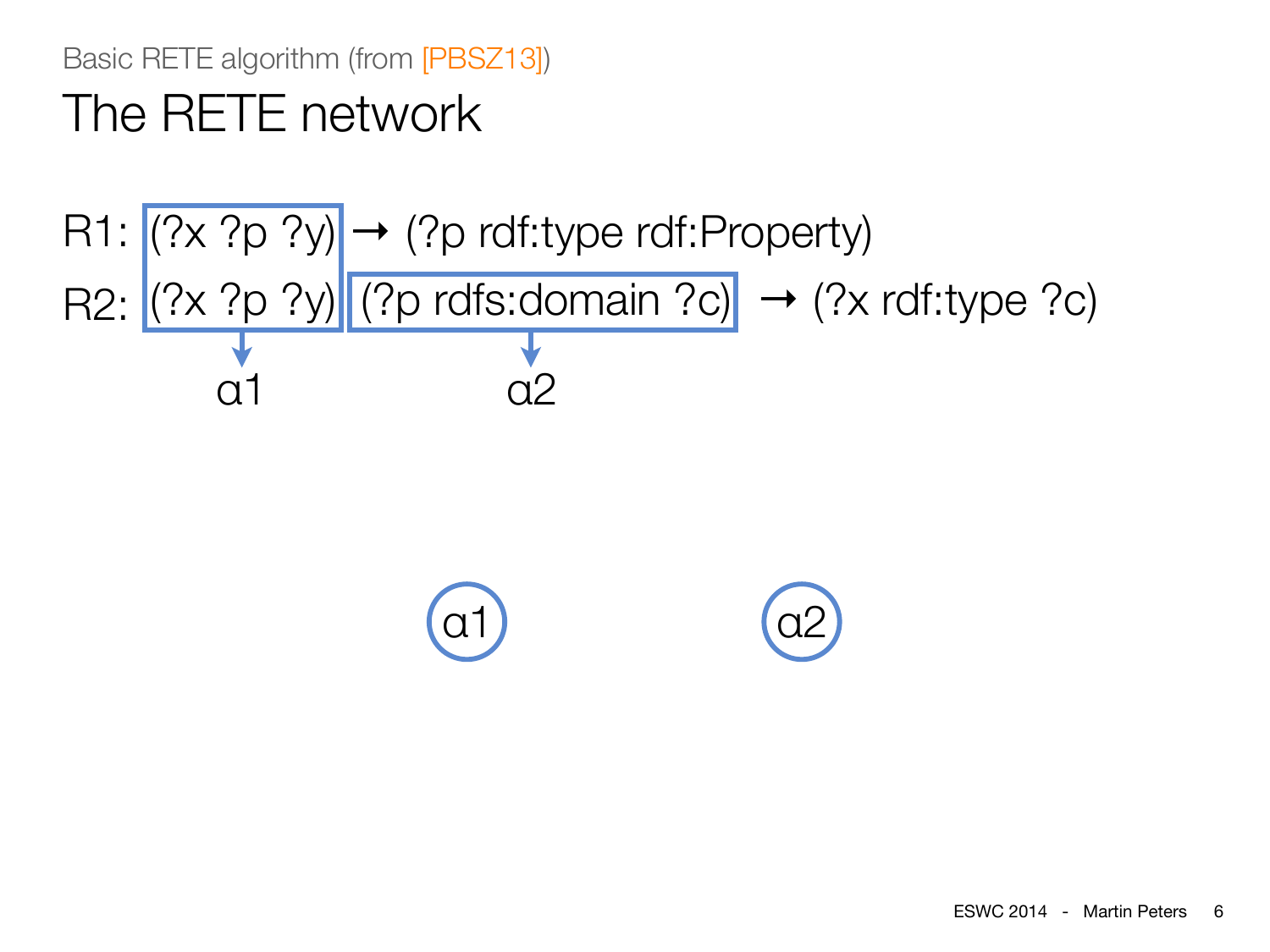### The RETE network

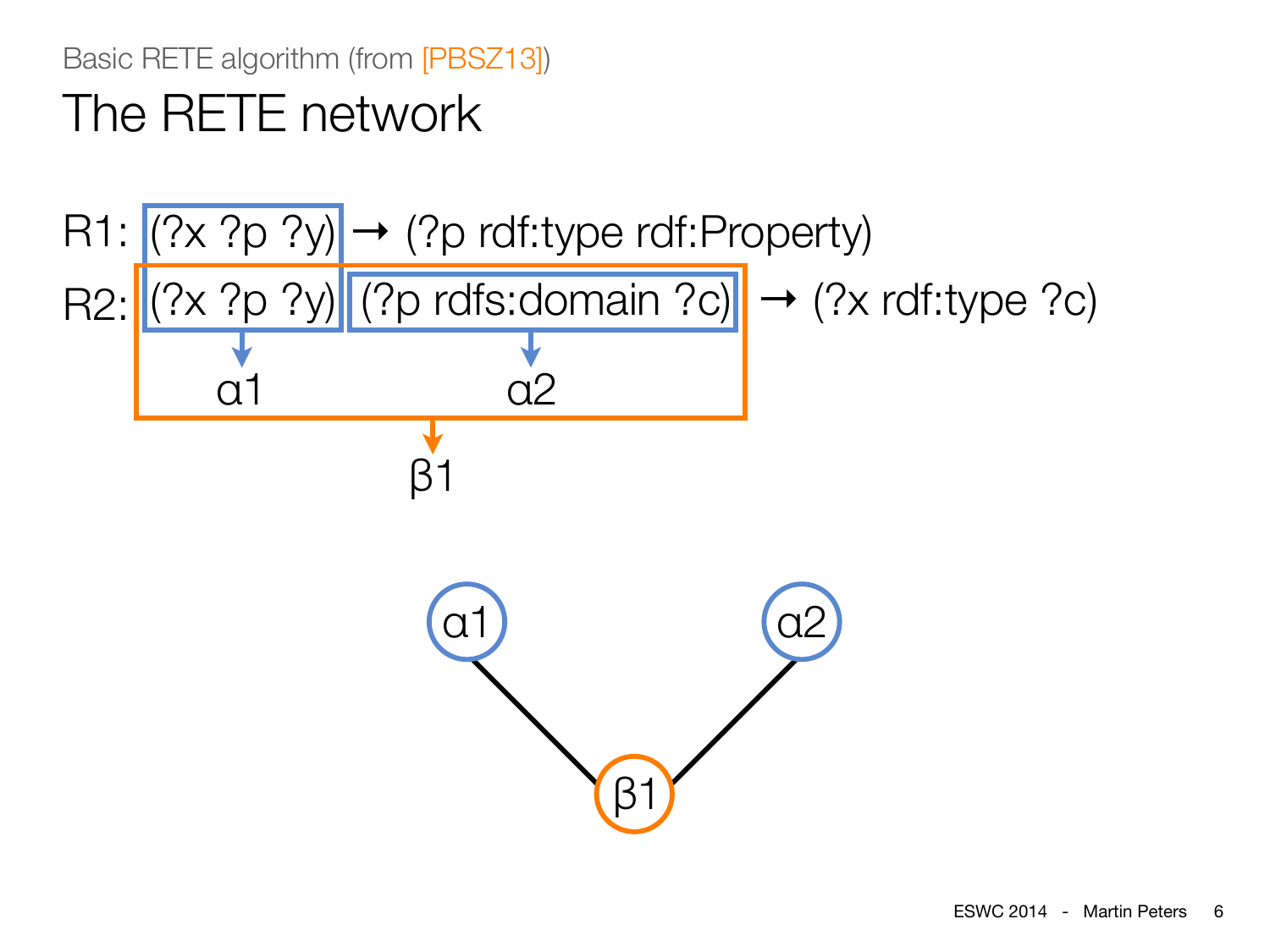

- T1: [Bob uni:publishes Paper1]
- T2: [Alice uni:publishes Paper2]
- T3: [uni:publishes rdfs:domain Researcher]

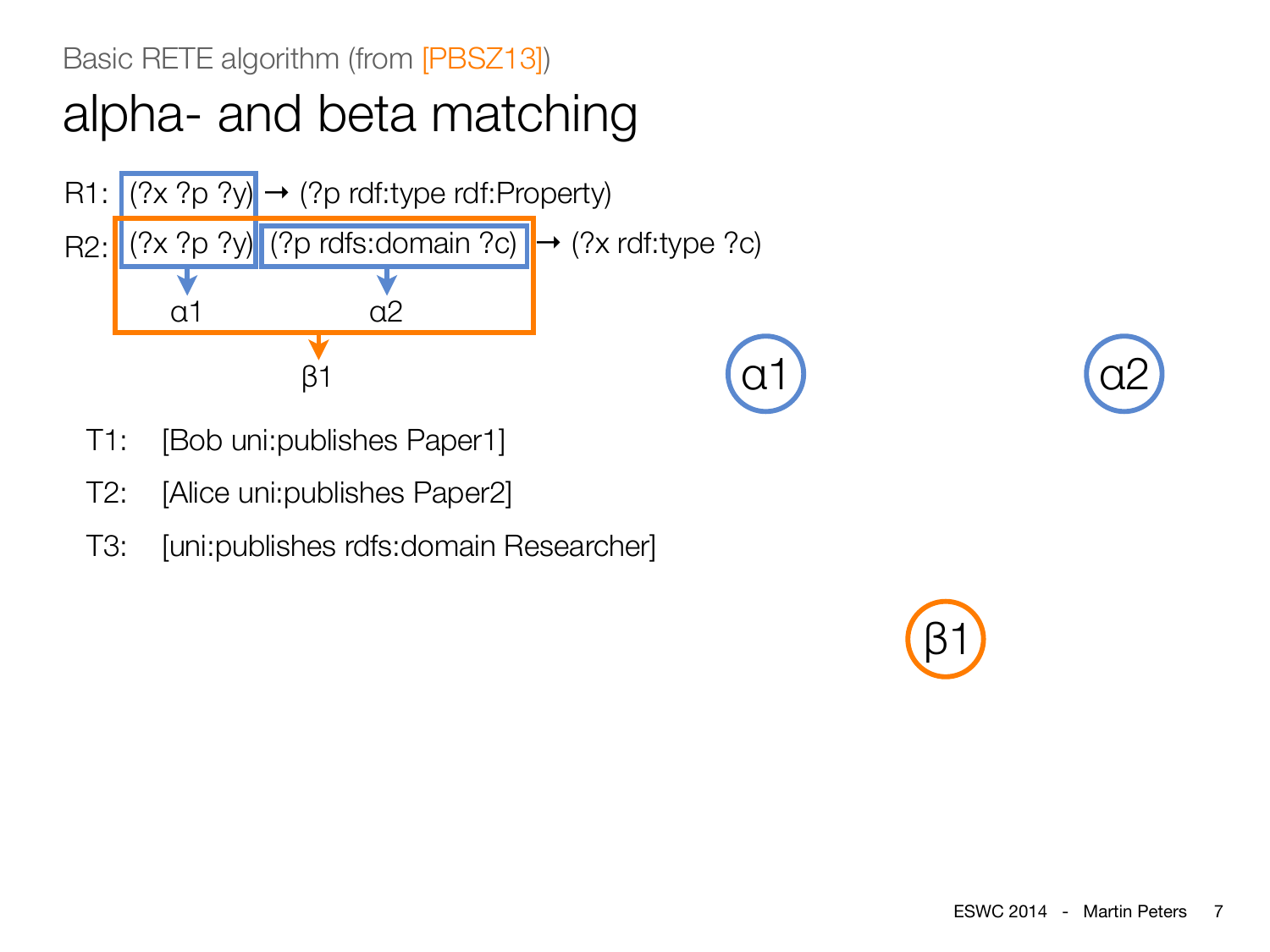

- T1: [Bob uni:publishes Paper1]
- T2: [Alice uni:publishes Paper2]
- T3: [uni:publishes rdfs:domain Researcher]

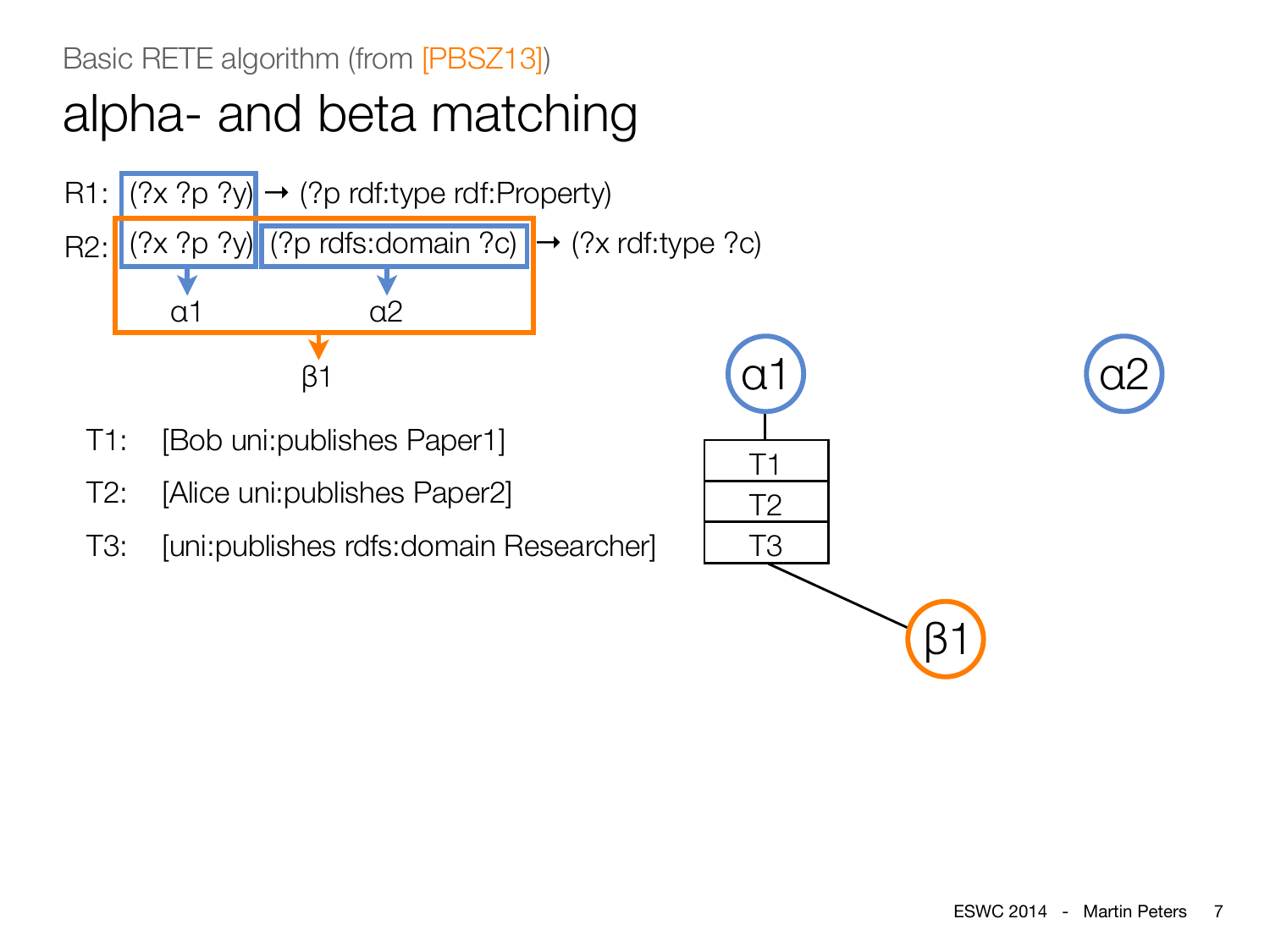

- T1: [Bob uni:publishes Paper1]
- T2: [Alice uni:publishes Paper2]
- T3: [uni:publishes rdfs:domain Researcher]

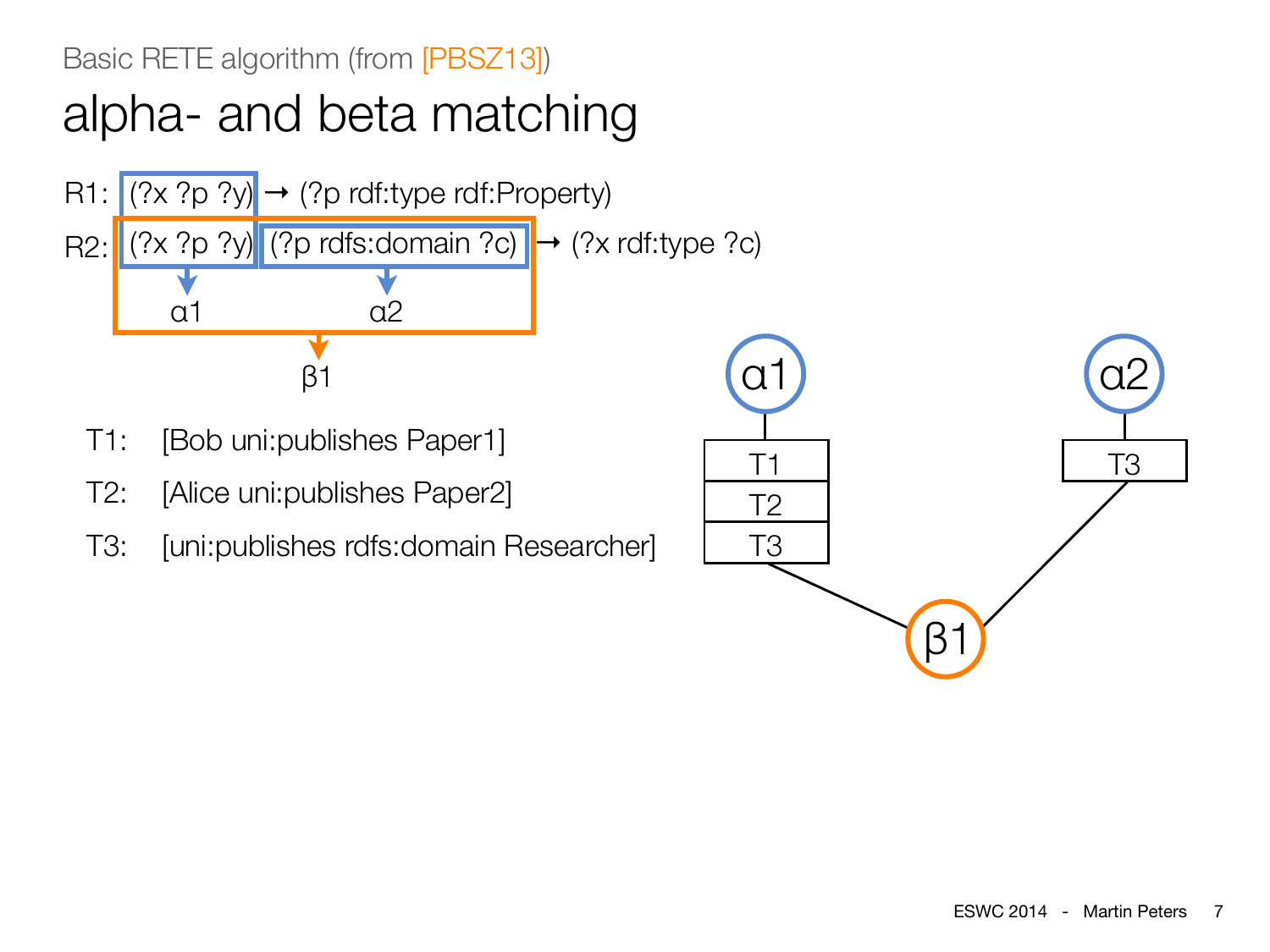

- T1: [Bob uni:publishes Paper1]
- T2: [Alice uni:publishes Paper2]
- T3: [uni:publishes rdfs:domain Researcher]

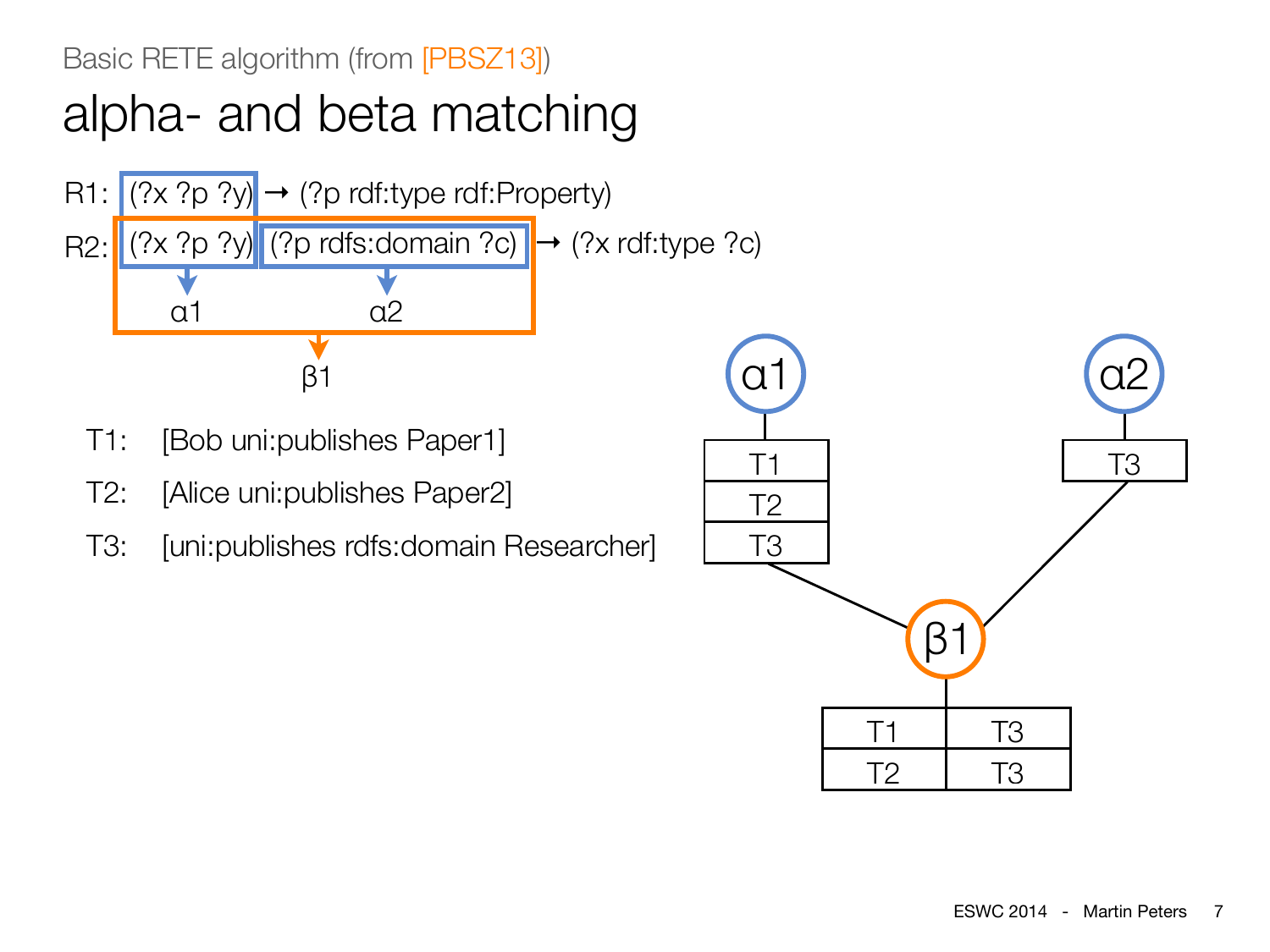

- T1: [Bob uni:publishes Paper1]
- T2: [Alice uni:publishes Paper2]
- T3: [uni:publishes rdfs:domain Researcher]
- T4: [uni:publishes rdf:type rdf:Property] [uni:publishes rdf:type rdf:Property]
- T5: [rdfs:domain rdf:type rdf:Property]

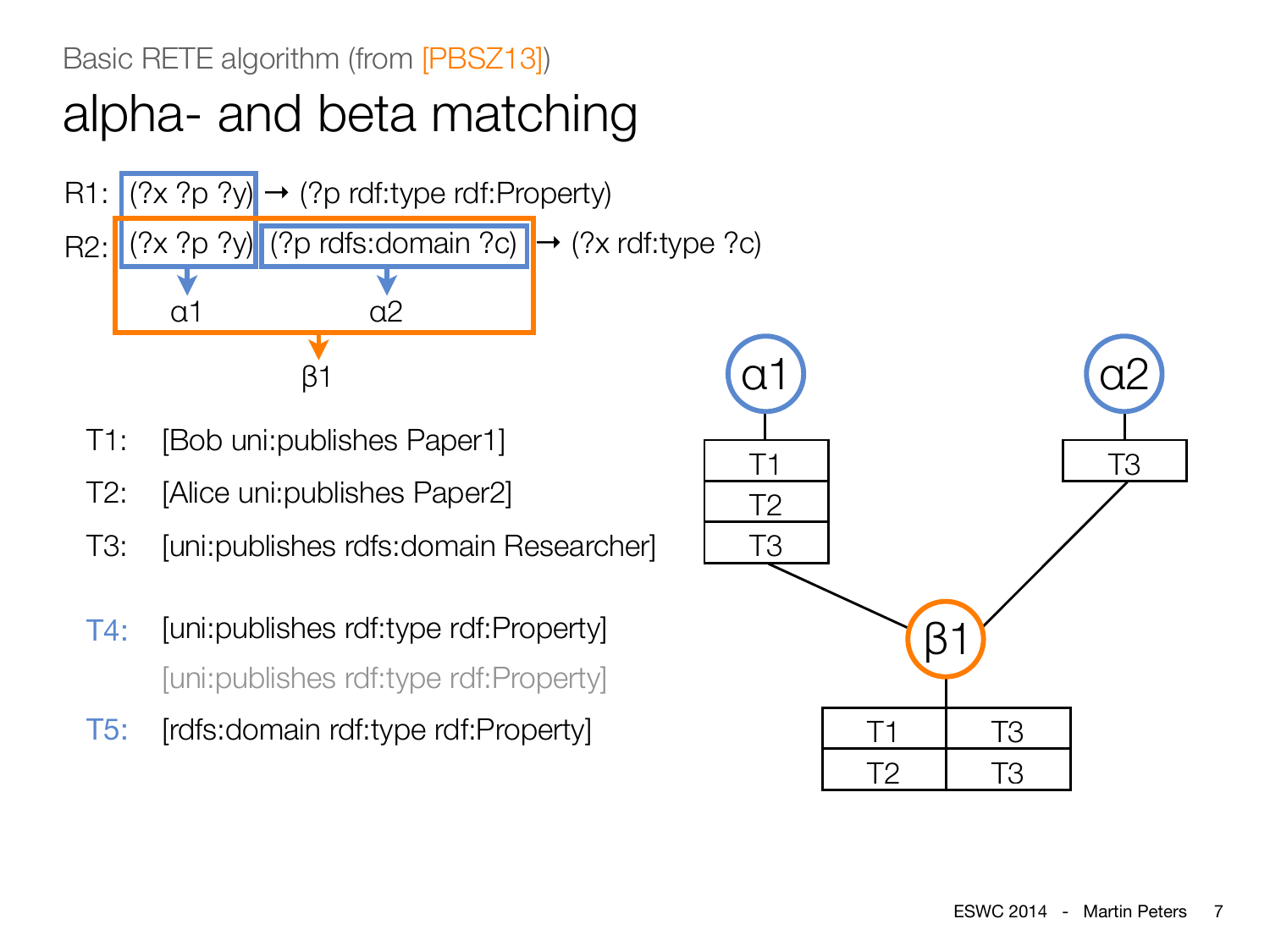

- T1: [Bob uni:publishes Paper1]
- T2: [Alice uni:publishes Paper2]
- T3: [uni:publishes rdfs:domain Researcher]
- T4: [uni:publishes rdf:type rdf:Property] [uni:publishes rdf:type rdf:Property]
- T5: [rdfs:domain rdf:type rdf:Property]
- T6: [Bob rdf:type Researcher]
- T7: [Alice rdf:type Researcher]

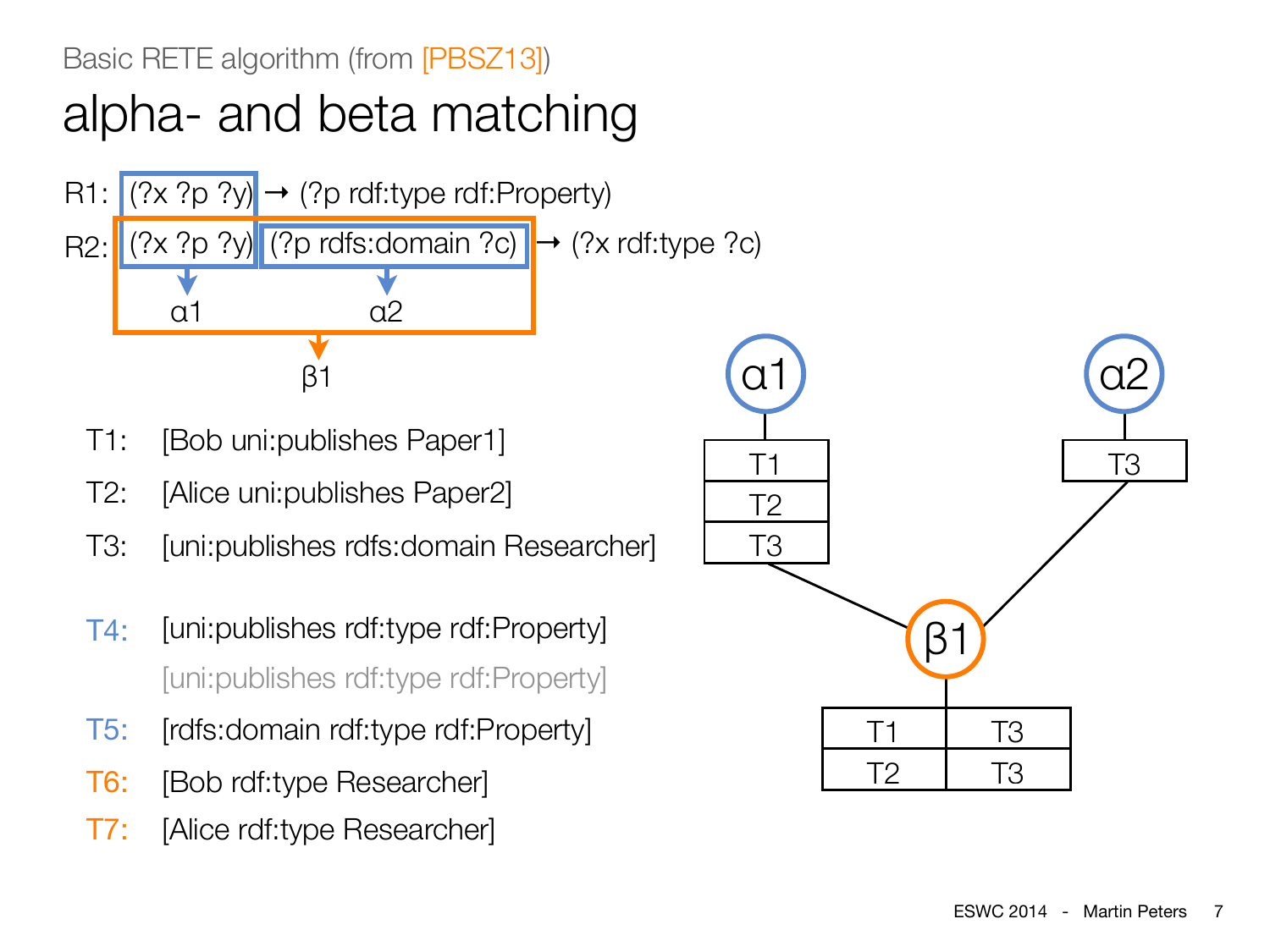Parallelization: targeting massively parallel Hardware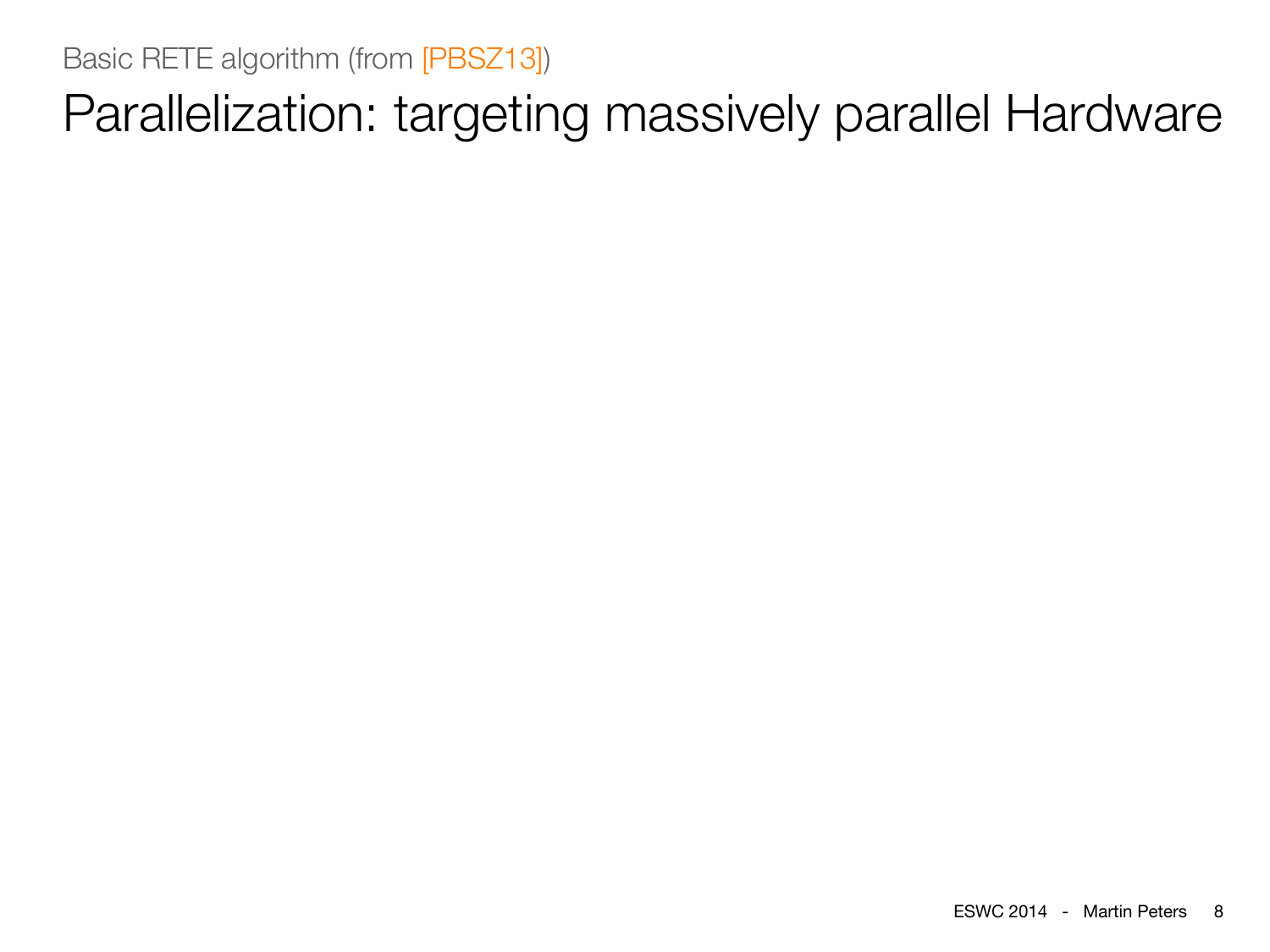# Parallelization: targeting massively parallel Hardware

- alpha-matching
	- ‣ for each input triple one thread is created that checks, if that triple matches to one or more alpha-nodes (n triples  $\rightarrow$  n threads)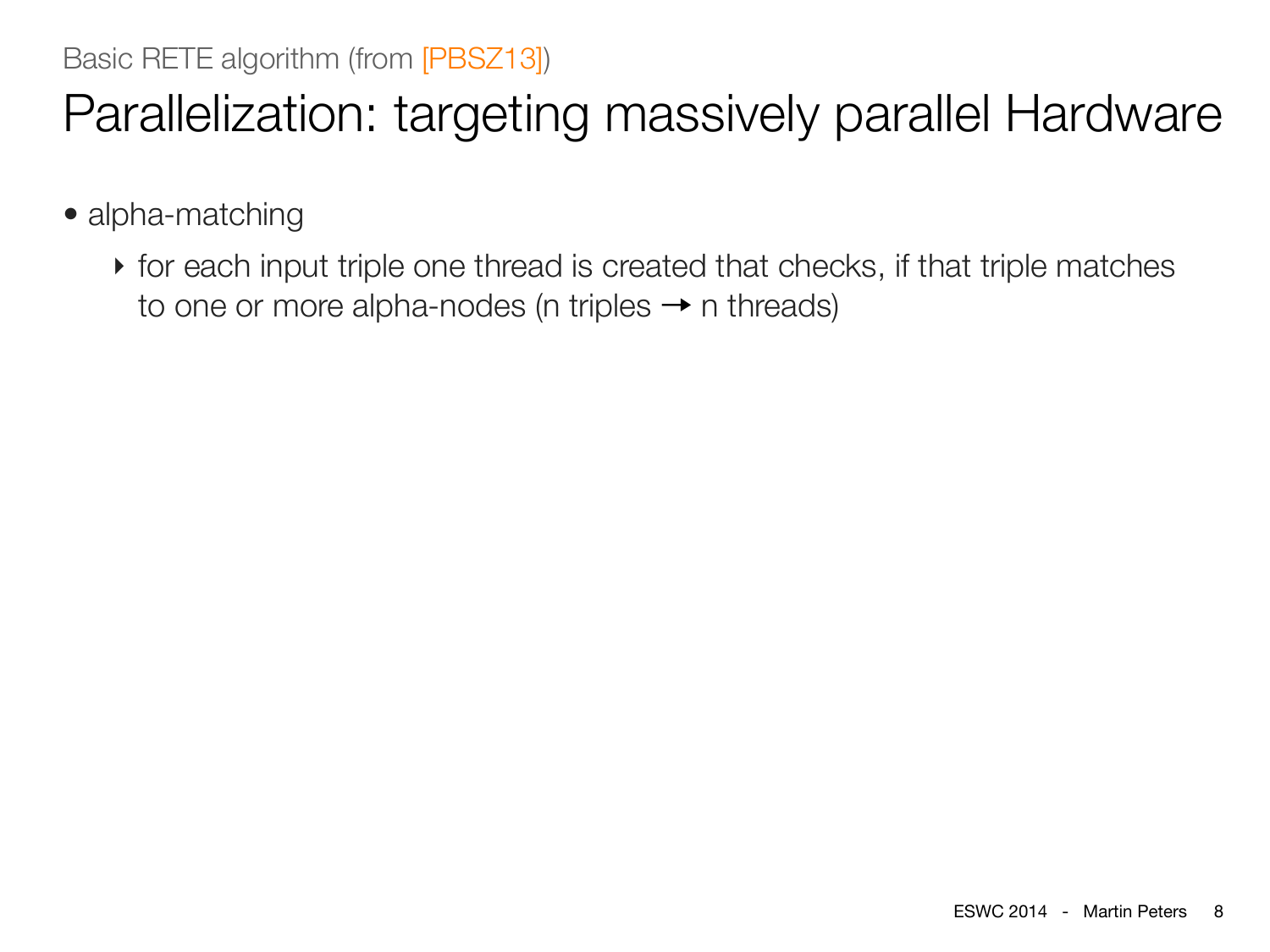# Parallelization: targeting massively parallel Hardware

- alpha-matching
	- ‣ for each input triple one thread is created that checks, if that triple matches to one or more alpha-nodes (n triples  $\rightarrow$  n threads)
- beta-matching
	- ‣ one thread for each match of one of the parent-nodes, that iterates through all matches of the second parent-node and checks for a match

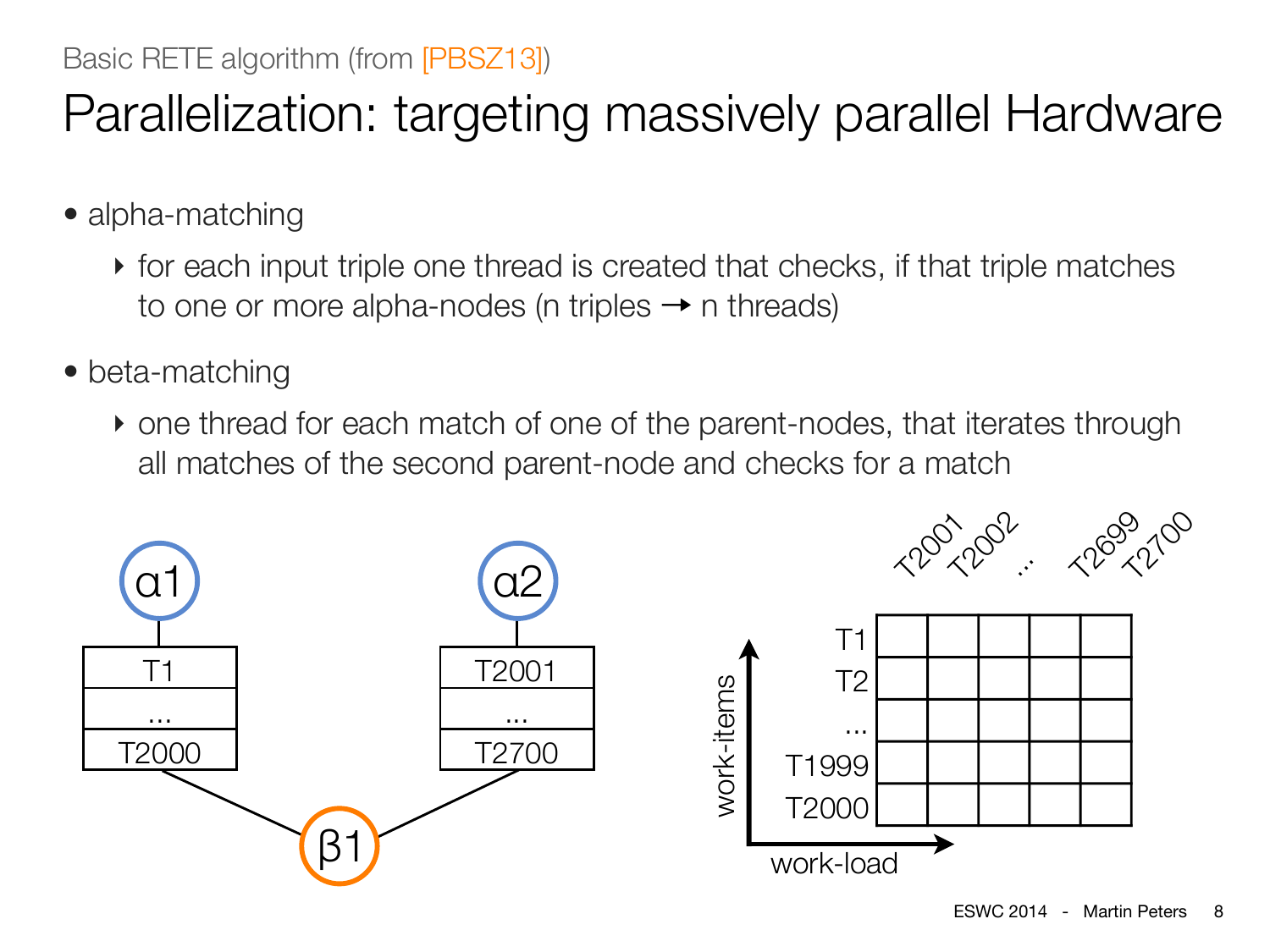### Workload partitioning alpha-matching

- the workload can easily be partitioned into smaller chunks that can be processed independently
- the chunk size can be chosen with respect to the target device

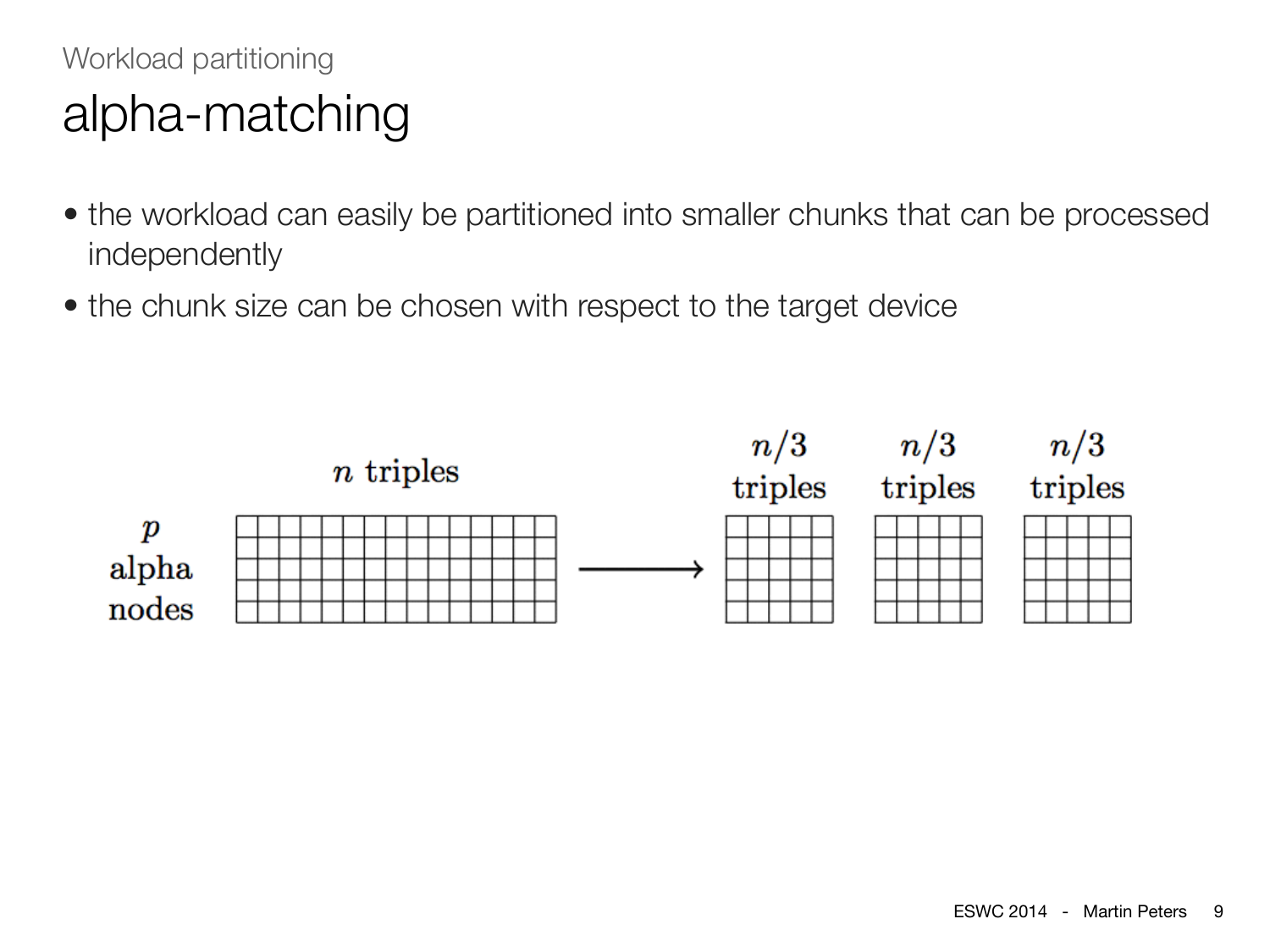### Workload partitioning beta-matching

- for beta-matching the workload cannot simply be divided
	- ‣ the triple-references in the working-memories need to be resolved
	- ‣ thus, all triples need to be available during that step
	- ‣ this would limit the size of processable data to the amount of triples, that fit into the memory of the GPU



• to overcome this issue, we introduce a *triple-match as*:

*A triple-match m = (s,p,o,r) is a quadruple with s=subject,* 

*p=predicate, o=object of a triple and r=triple reference (unique number, that is used for identification in the internal triple store).*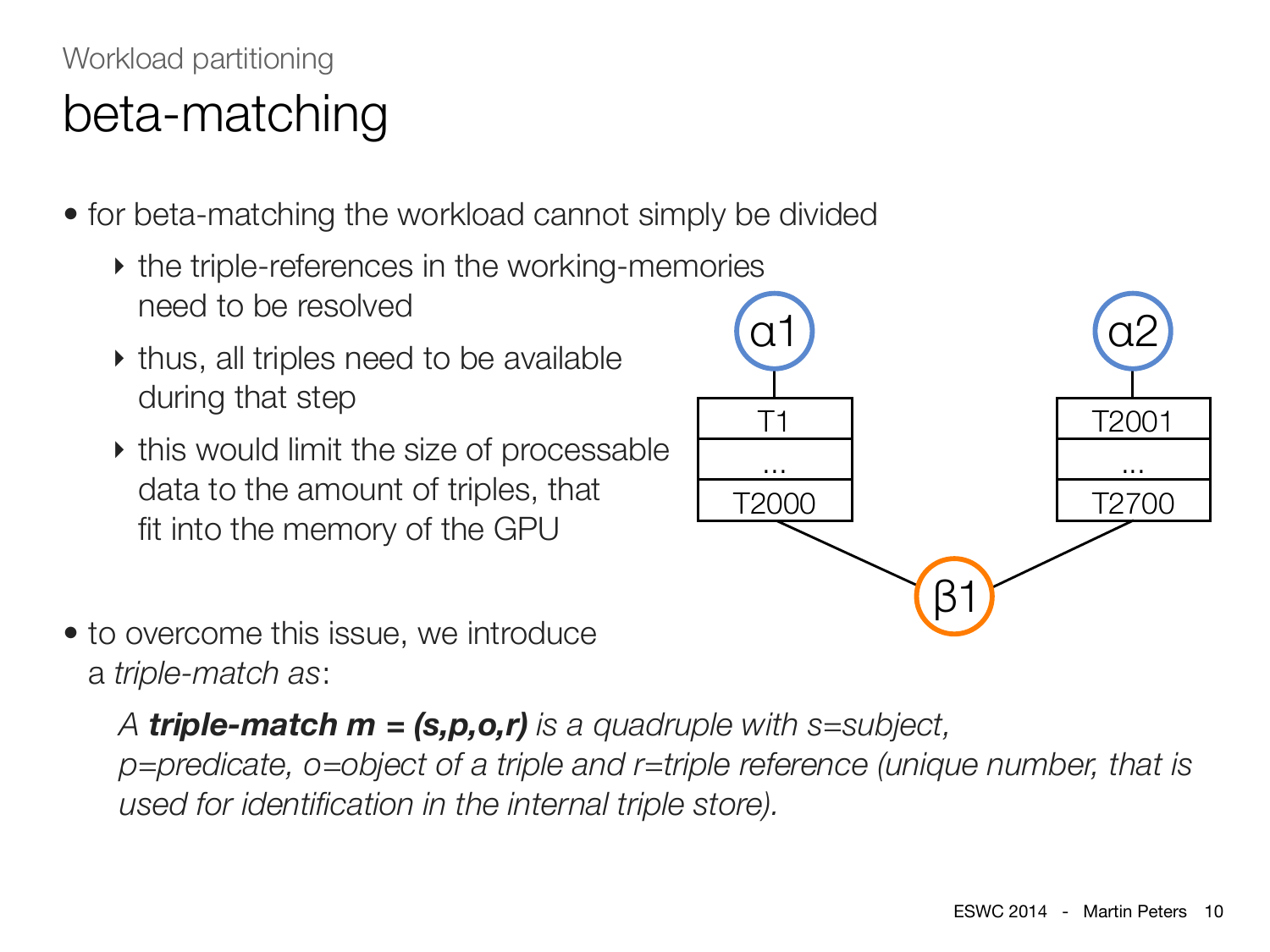### Workload partitioning beta-matching II

- working-memories need to be transformed to triple-matches which then are transferred to the GPU for beta-matching
	- ‣ the working-memories can be divided to smaller chunks
	- ‣ the transformation of the chunks can be done in parallel, too (using multithreading)



• because we are using triple-matches, no references need to be resolved on the GPU anymore and each chunk can be processed independently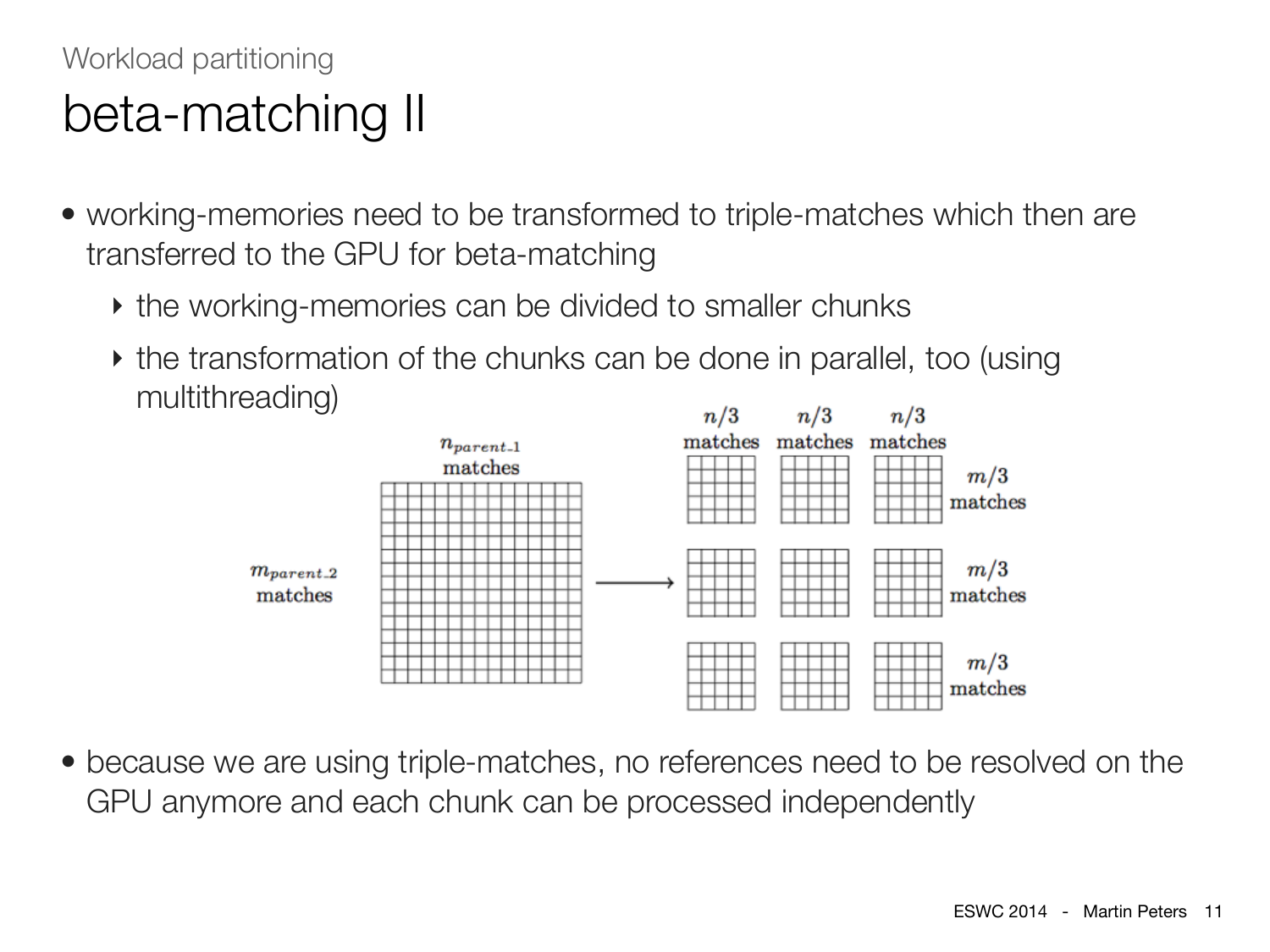#### Rule-firing

# Parallelization of rule-firing

- like beta-matching, rule-firing can be performed on the GPU, too
	- ‣ working-memories need to be transformed to (chunked) triple-matches
	- ‣ triple-matches and a a set of instructions that define how new triples are created are transferred to the GPU



- the triple-store is responsible for rejecting invalid triples (duplicates and triples with a literal as subject)
- a simple reduction-concept based on triple-matches to reduce the amount of invalid triples was also introduced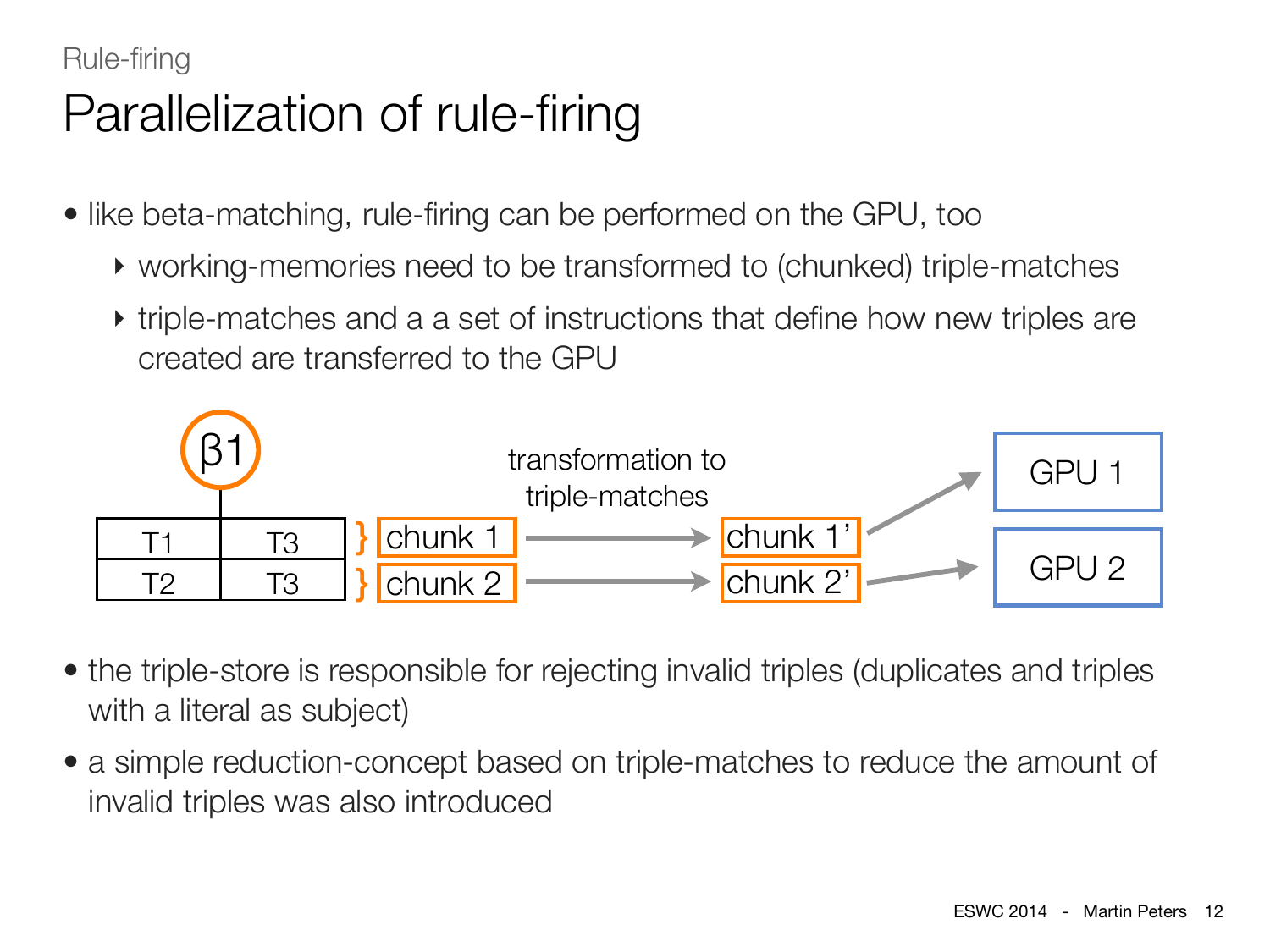### **Evaluation** Test environment: architecture

• the new concepts were implemented in the java-based reasoner from [PBSZ13]

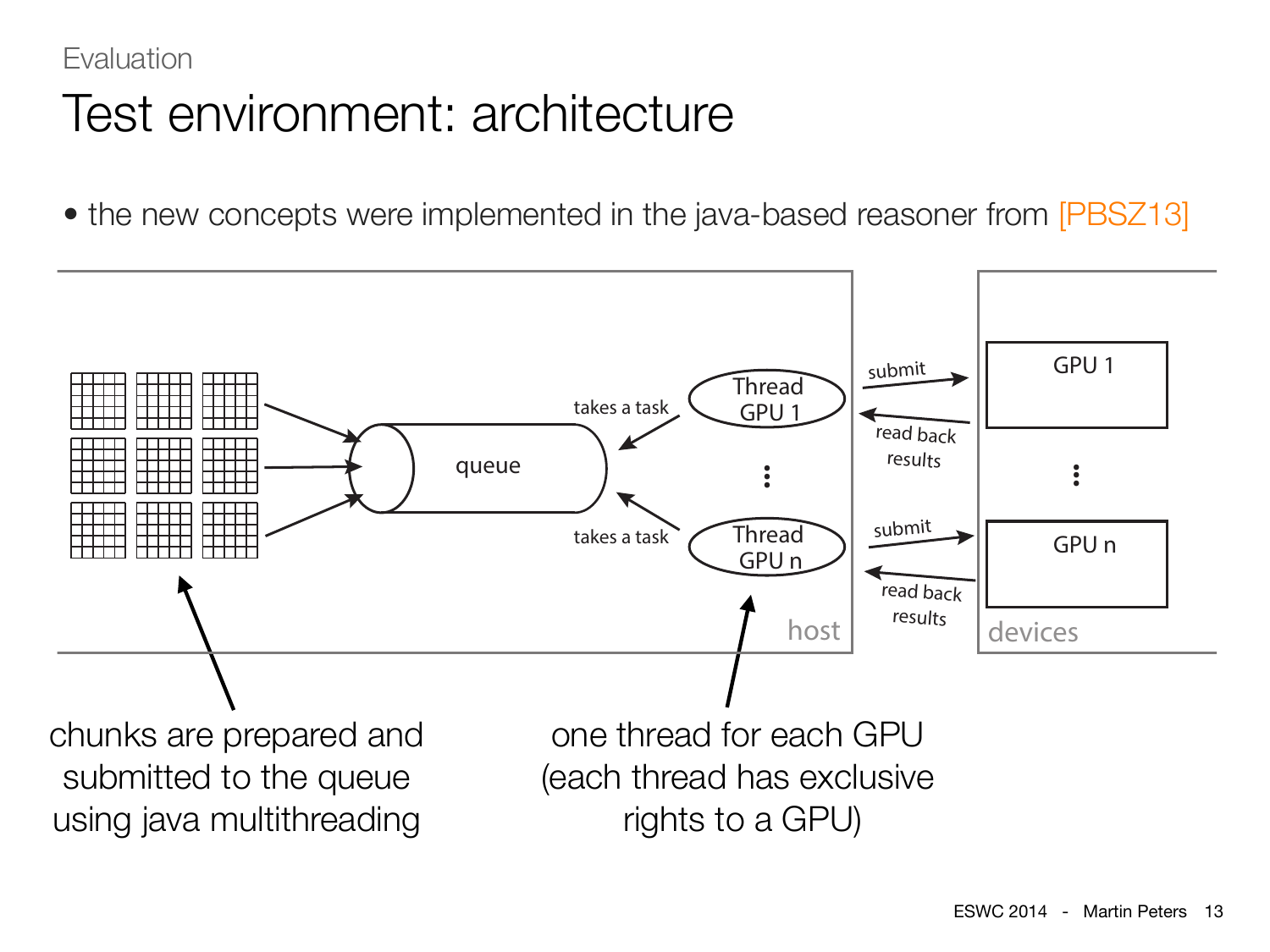#### **Evaluation**

### Test environment: tests

- Datasets:
	- ‣ Lehigh University Benchmark (LUBM): LUBM125 to LUBM8000
	- ‣ DBpedia scaled to full, 1/2nd, 1/4th, 1/8th, 1/16th, and 1/32nd
- Workstation with Ubuntu 12.04:
	- ‣ 2.0 GHz Intel Xeon processor with 6 cores
	- ‣ 64 GB memory
	- ‣ two AMD 7970 gaming graphic cards with 3GB of memory each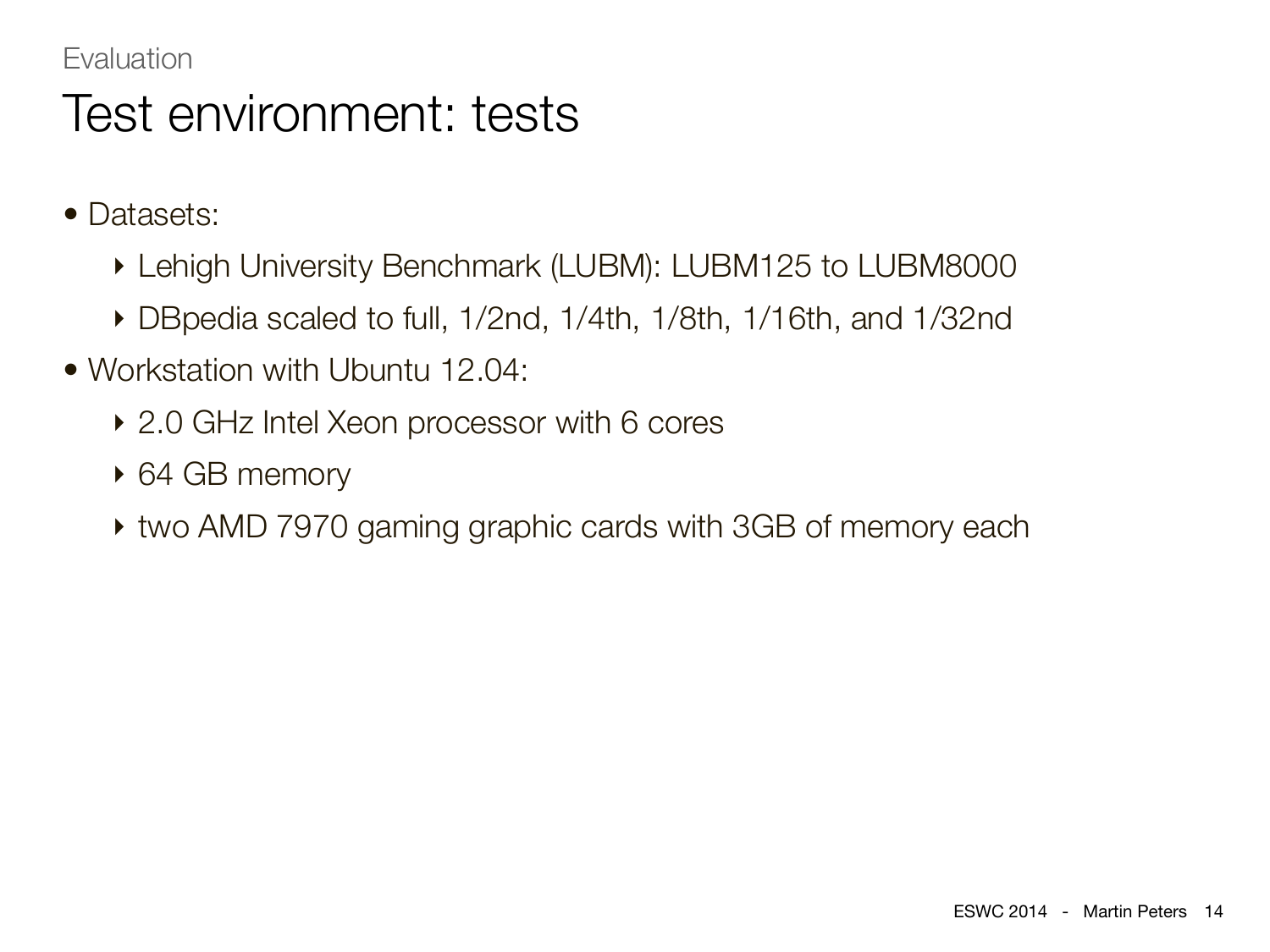#### **Evaluation**

# Parallel rule-firing and reduction of invalid triples

• Detailed reasoning time for applying the RDFS rule-set:



- parallel rule-firing significantly improves the performance
- the proposed concept for reducing invalid triples improves the performance of another  $~10\%$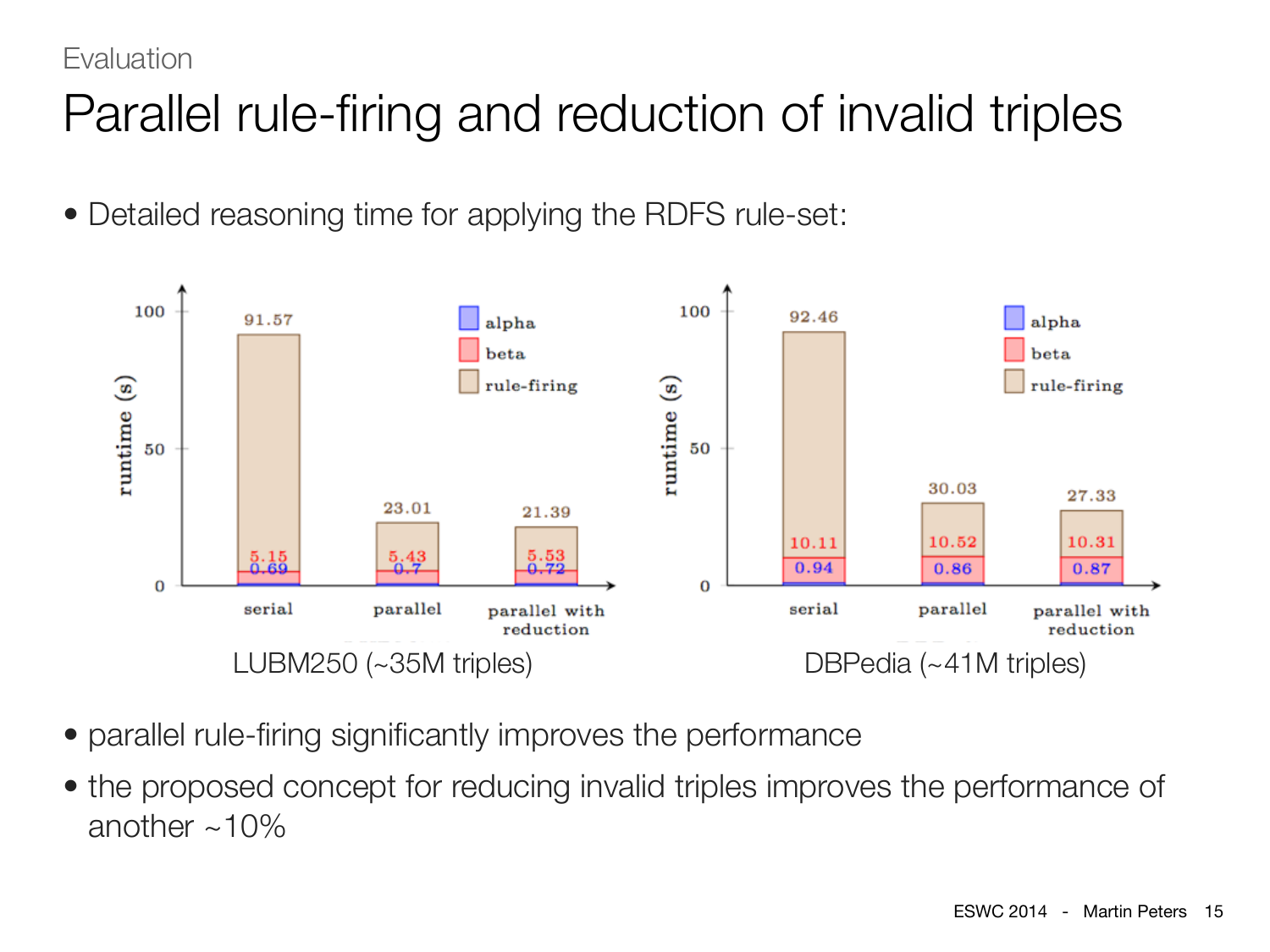#### **Evaluation**

# Parallelization: using chunks and multiple GPUs

• Using RDFS (left) and  $pD^*$  (right) on the DBPedia datasets



- RDFS reasoning benefits primarily from the thread-level parallelization
- pD<sup>\*</sup> reasoning benefits significantly from the second GPU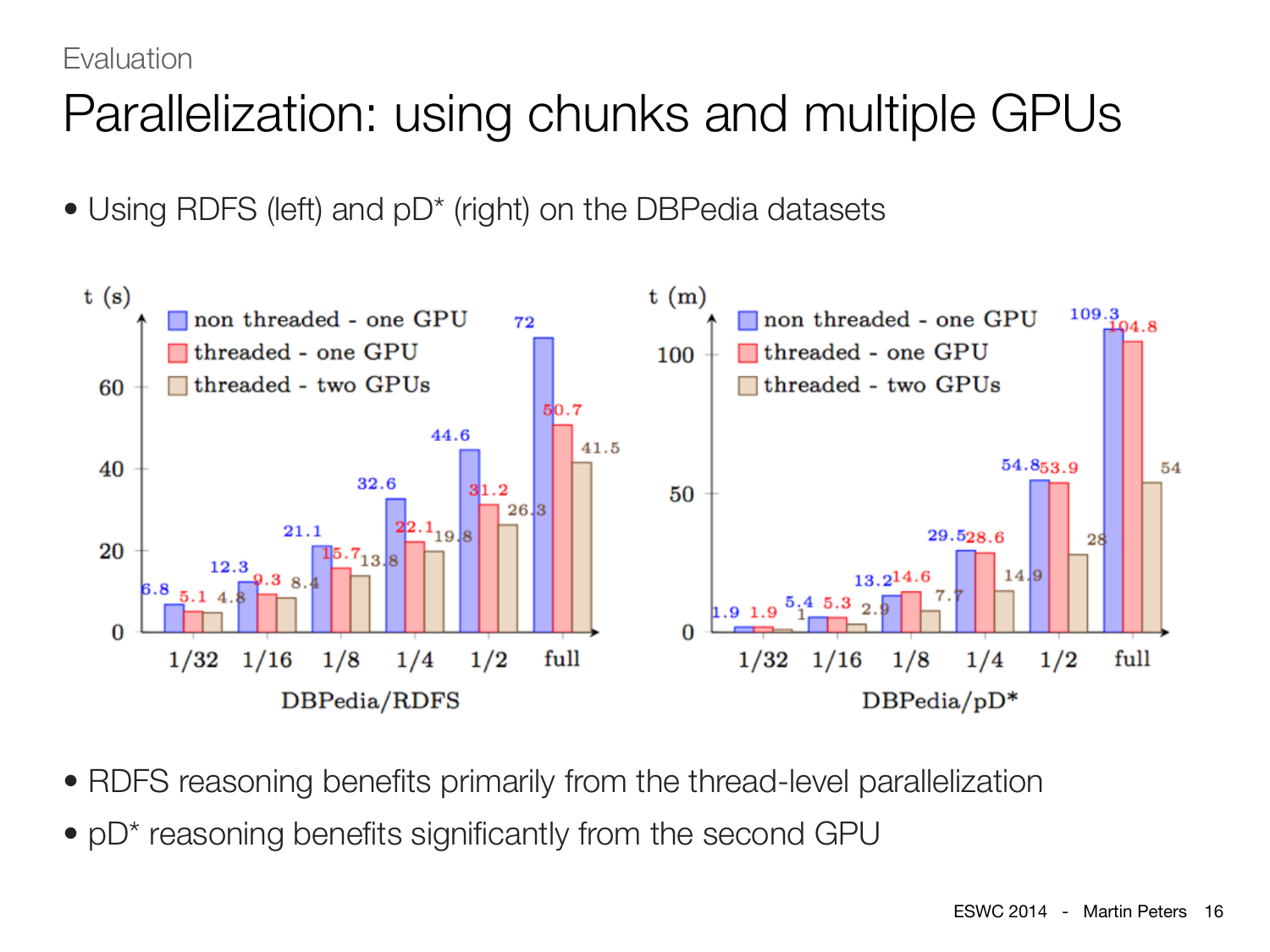### **Evaluation Scaleability**

- used Hardware: cloud-server with two Tesla M2090 GPUs and 192GB memory
- applying pdf and RDFS to LUMB datasets from 17.6M to more than 1.1B triples



- max throughput:
	- $\triangleright \sim 2.7$ M triples/sec. for pdf (WebPIE reported 2.1M triples/sec on 64 computing nodes)
	- $\blacktriangleright$  ~ 1.4M triples/sec. for RDFS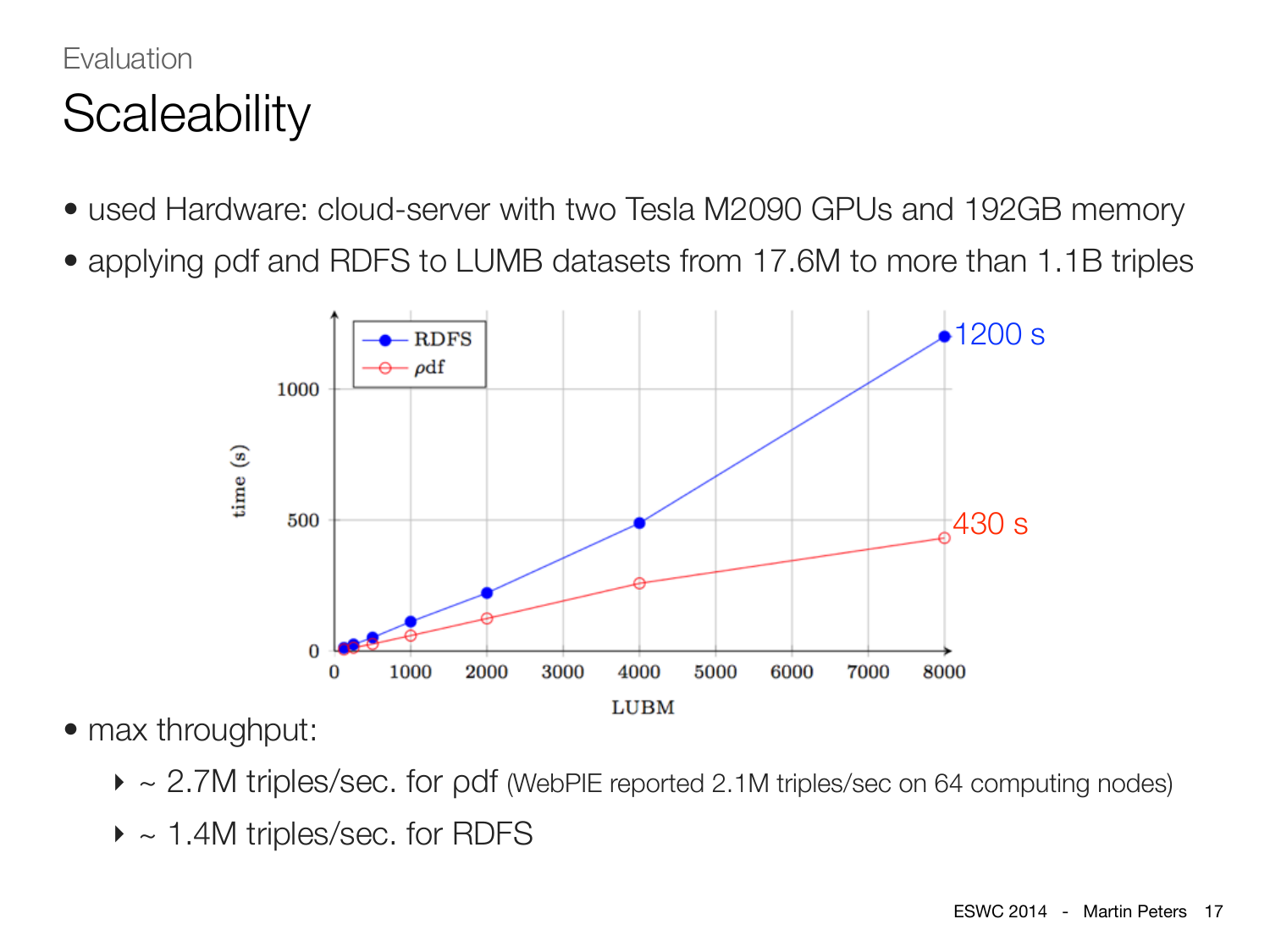### Conclusion and future work

- we parallelized the RETE-algorithm in a way that
	- the preparation of the workload can be performed in parallel using multithreading
	- ‣ the workload can be distributed to multiple GPUs
- we were able to perform the reasoning on a dataset with more than 1B triples in about 430 seconds for ρdf and 1200 seconds for RDFS, on a single machine!
- the new limitation we reached is the main-memory of the computing node itself
- Future work will include:
	- ‣ integration of concepts to reduce the memory usage
	- ‣ distributing the workload not only to multiple GPUs, but also to multiple hosts equipped with GPUs